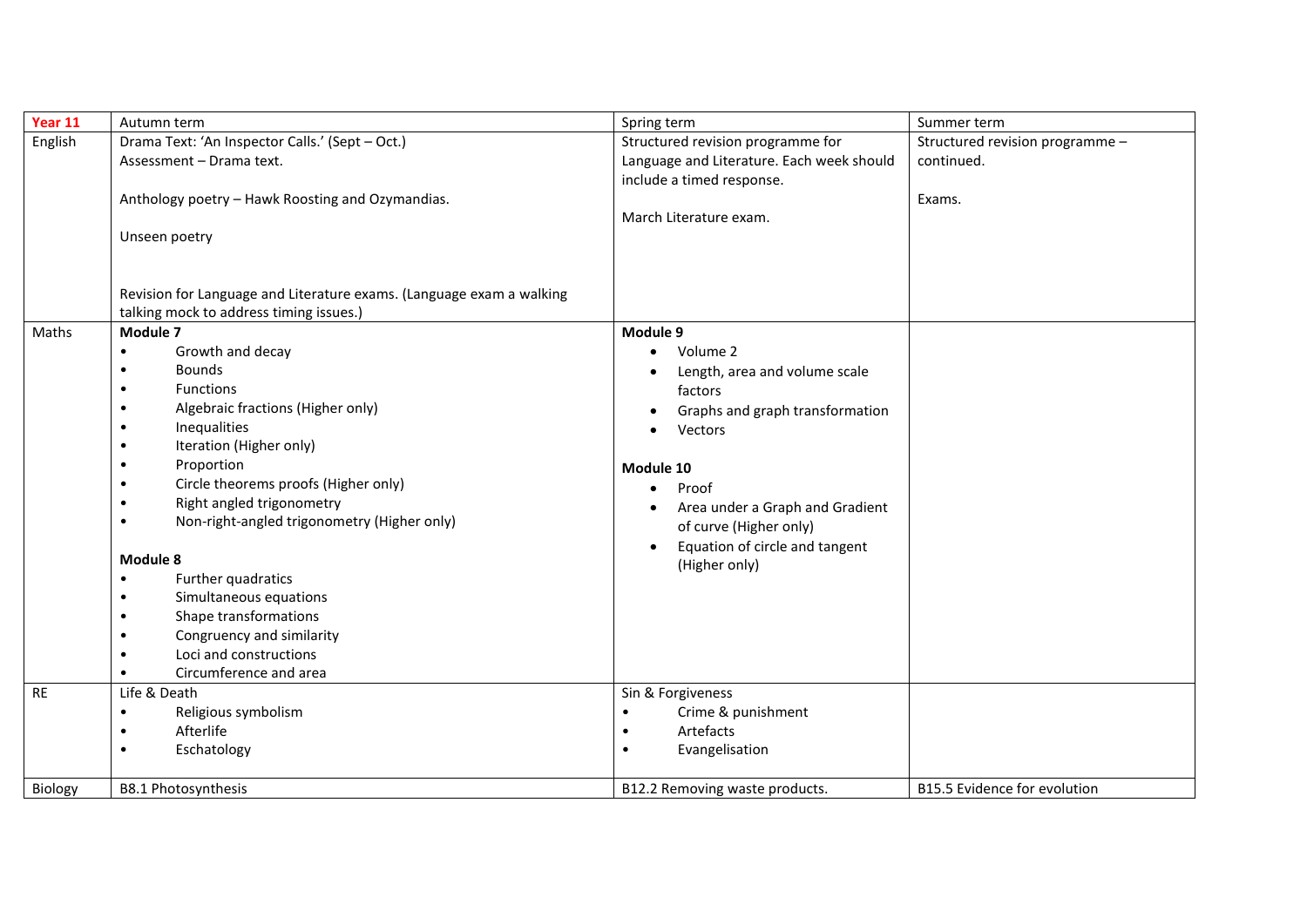| B8.2 The rate of photosynthesis.                                   | B12.3 The human kidney.                      | <b>B15.6 Fossils and extinction</b>       |
|--------------------------------------------------------------------|----------------------------------------------|-------------------------------------------|
| B8.3 How plants use glucose.                                       | B12.4 Dialysis - an artificial kidney        | <b>B15.7 More about extinction</b>        |
| B8.4 Making the most of photosynthesis.                            | B12.5 Kidney transplants.                    | <b>B15.8 Antibiotic resistance</b>        |
| B9.1 Respiration - Aerobic respiration.                            | B13 Reproduction:                            | <b>B15.9 Classification</b>               |
| B9.2 The response to exercise.                                     | B13.1 Types of reproduction.                 | B15.10 New systems of classification      |
| B9.3 Anaerobic respiration.                                        | B13.2 Cell division in sexual reproduction - | B16 Adaptations, interdependence and      |
| B9.3 Anaerobic respiration.                                        | gametes/meiosis/variation.                   | competition:                              |
| B9.4 Metabolism and the liver                                      | B13.3 The best of both worlds.               | B16.1 The importance of communities.      |
| 10.1 The human nervous system - B10.1 Principles of homeostasis.   | B13.4 DNA and the genome.                    | B16.2 Organisms in their environment.     |
| B10.2 The structure and function of the human nervous system.      | B13.5 DNA structure and protein synthesis.   | B16.3 Distribution and abundance.         |
| B10.3 Reflex actions.                                              | B13.6 Gene expression and mutation.          | B16.4 Competition in animals.             |
| B10.4 The Brain                                                    | B13.7 Inheritance in action.                 | B16.5 Competition in plants.              |
| B10.5 The Eye                                                      | B13.8 More about genetics.                   | B16.6 Adapt and survive.                  |
| B10.6 Common problems of the eye.                                  | B13.9 Inherited disorders.                   | B16.7 Adaptation in animals.              |
| 11.1 Hormonal coordination - B11.1 Principles of hormonal control. | B13.10 Screening for genetic disorders.      | <b>B16.8 Adaptations in plants</b>        |
| B11.2 The control of blood glucose levels.                         | <b>B14 Variation and evolution:</b>          | B17 Organising and ecosystem.             |
| B11.3 Treating diabetes.                                           | <b>B14.1 Variation</b>                       | B17.1 Feeding relationships.              |
| B11.4 The role of negative feedback.                               | B14.2 Evolution by natural selection.        | <b>B17.2 Materials cycling</b>            |
| B11.5 Human reproduction.                                          | <b>B14.3Selective Breeding</b>               | B17.3 The Carbon Cycle                    |
| B11.6 Hormones and the menstrual cycle                             | <b>B14.4 Genetic Engineering</b>             | B17.4 Rates of decomposition              |
| B11.7 The artificial control of fertility.                         | B14.5 Cloning                                | <b>B18 Biodiversity and ecosystems:</b>   |
| B11.8 Infertility treatments. B11.9 Plant hormones and responses   | B14.6 Adult Cell Cloning                     | B18.1 The human population explosion.     |
| B11.10 Using plant hormones.                                       | B14.7 Ethics of genetic technologies.        | B18.2 Land and water pollution            |
| B12 Homeostasis in action -                                        | <b>B15.1 Genetics and evolution</b>          | B18.3 Air pollution                       |
| B12.1 Controlling body temperature.                                | B15.2 Theories of evolution.                 | B18.4 Deforestation and peat destruction. |
|                                                                    | B15.3 Accepting Darwin's ideas.              | B18.5 Global Warming.                     |
|                                                                    | B15.4 Evolution and Speciation.              | B18.6 The impact of change.               |
|                                                                    |                                              | <b>B18.7 Maintaining biodiversity</b>     |
|                                                                    |                                              | B18.8 Trophic levels and biomass.         |
|                                                                    |                                              | <b>B18.9 Biomass transfers</b>            |
|                                                                    |                                              | B18.10 Factors affecting food security.   |
|                                                                    |                                              | B18.11 Making food production efficient.  |
|                                                                    |                                              | B18.12 Sustainable food production.       |
|                                                                    |                                              |                                           |
|                                                                    |                                              |                                           |
|                                                                    |                                              |                                           |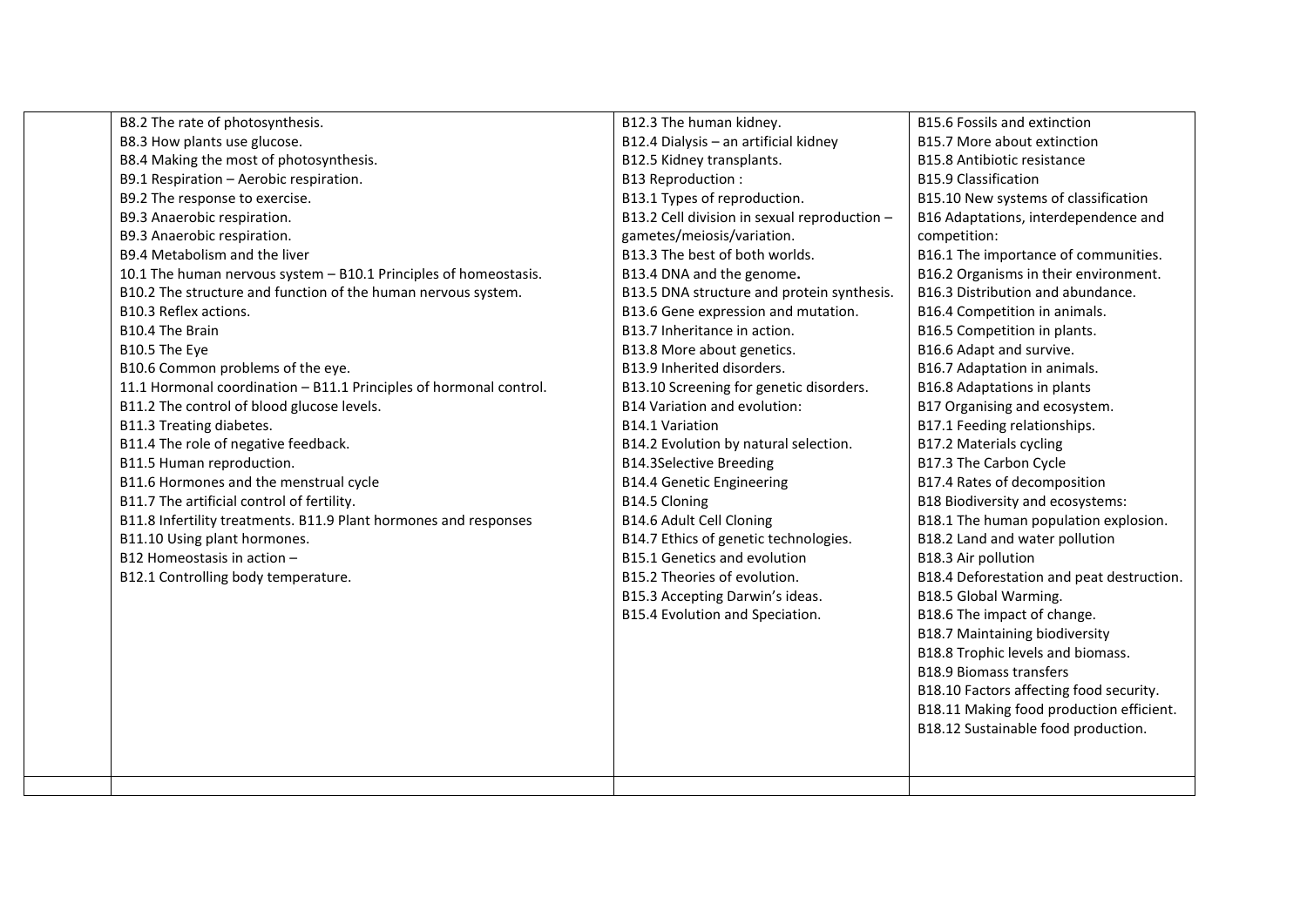| Physics   | Motion                                          |                                             | Wave properties             |                                   | Electromagnetism                |
|-----------|-------------------------------------------------|---------------------------------------------|-----------------------------|-----------------------------------|---------------------------------|
|           | Forces and motion                               |                                             | Electromagnetic waves       |                                   | Space                           |
|           | Forces and pressure                             |                                             | Light                       |                                   |                                 |
|           |                                                 |                                             |                             |                                   |                                 |
| Chemistry | <b>GCSE ctd</b>                                 | <b>GCSE</b> ctd                             | <b>GCSE ctd</b>             | <b>GCSE ctd</b>                   | <b>GCSE</b> ctd                 |
|           | Rate and concentration or pressure<br>$\bullet$ | Hydrocarbons<br>$\bullet$                   | Pure<br>$\bullet$           | Finite and<br>$\bullet$           | <b>Fertilisers</b><br>$\bullet$ |
|           | Rate and catalysts<br>$\bullet$                 | <b>Fractional distillation</b><br>$\bullet$ | substances                  | renewable                         | <b>Making</b><br>$\bullet$      |
|           | Reversible reactions<br>$\bullet$               | <b>Burning</b><br>$\bullet$                 | Analysing<br>$\bullet$      | resources                         | fertilisers in                  |
|           | Energy and reversible reactions<br>$\bullet$    | hydrocarbons                                | chromatograms               | Making water<br>$\bullet$         | industry                        |
|           | Dynamic equilibria<br>٠                         | Cracking<br>٠                               | Testing for                 | safe to drink                     |                                 |
|           | Altering conditions<br>٠                        | <b>Reactions of alkenes</b><br>٠            | gases                       | Treating sewage<br>$\bullet$      |                                 |
|           |                                                 | Alcohols, carboxylic                        | <b>Testing for</b>          | Extracting                        |                                 |
|           |                                                 | acids and esters                            | positive and                | metals from                       |                                 |
|           |                                                 | <b>Addition</b><br>$\bullet$                | negative ions               | ores                              |                                 |
|           |                                                 | polymerisation                              | Industrial<br>$\bullet$     | Lifecycle<br>$\bullet$            |                                 |
|           |                                                 | Condensation<br>$\bullet$                   | methods                     |                                   |                                 |
|           |                                                 | polymerisation                              | The history of<br>$\bullet$ | assessments                       |                                 |
|           |                                                 | <b>Natural polymers</b><br>$\bullet$        | the                         | Reduce reuse<br>$\bullet$         |                                 |
|           |                                                 | <b>DNA</b><br>$\bullet$                     | atmosphere                  | recycle                           |                                 |
|           |                                                 |                                             | The evolving<br>$\bullet$   | <b>Rusting</b><br>$\bullet$       |                                 |
|           |                                                 |                                             | atmosphere                  | <b>Useful alloys</b><br>$\bullet$ |                                 |
|           |                                                 |                                             | Greenhouse<br>$\bullet$     | <b>Polymers</b><br>$\bullet$      |                                 |
|           |                                                 |                                             | gases                       | Glass, ceramics<br>$\bullet$      |                                 |
|           |                                                 |                                             | Climate change              | and composites                    |                                 |
|           |                                                 |                                             | Atmospheric                 |                                   |                                 |
|           |                                                 |                                             | pollutants                  | <b>Haber Process</b>              |                                 |
| History   |                                                 |                                             |                             |                                   |                                 |
| Geography |                                                 |                                             |                             |                                   |                                 |
| French    | Theme 2: Local, national, international and     | Theme 3: Current and                        | Theme 2:Local,              | <b>Revision Programme</b>         | AQA Listening,                  |
|           | global areas of interest                        | future study and                            | national,                   | Oral Exam                         | Reading and                     |
|           | Theme 3: Current and future study and           | employment                                  | international and           |                                   | <b>Writing Exam</b>             |
|           | employment                                      | Jobs and Work                               | global areas of             |                                   |                                 |
|           |                                                 | preferences                                 | interest                    |                                   |                                 |
|           | School & Healthy Living                         | Plans, hopes and wishes                     |                             |                                   |                                 |
|           |                                                 |                                             | Problems facing the         |                                   |                                 |
|           |                                                 |                                             | world                       |                                   |                                 |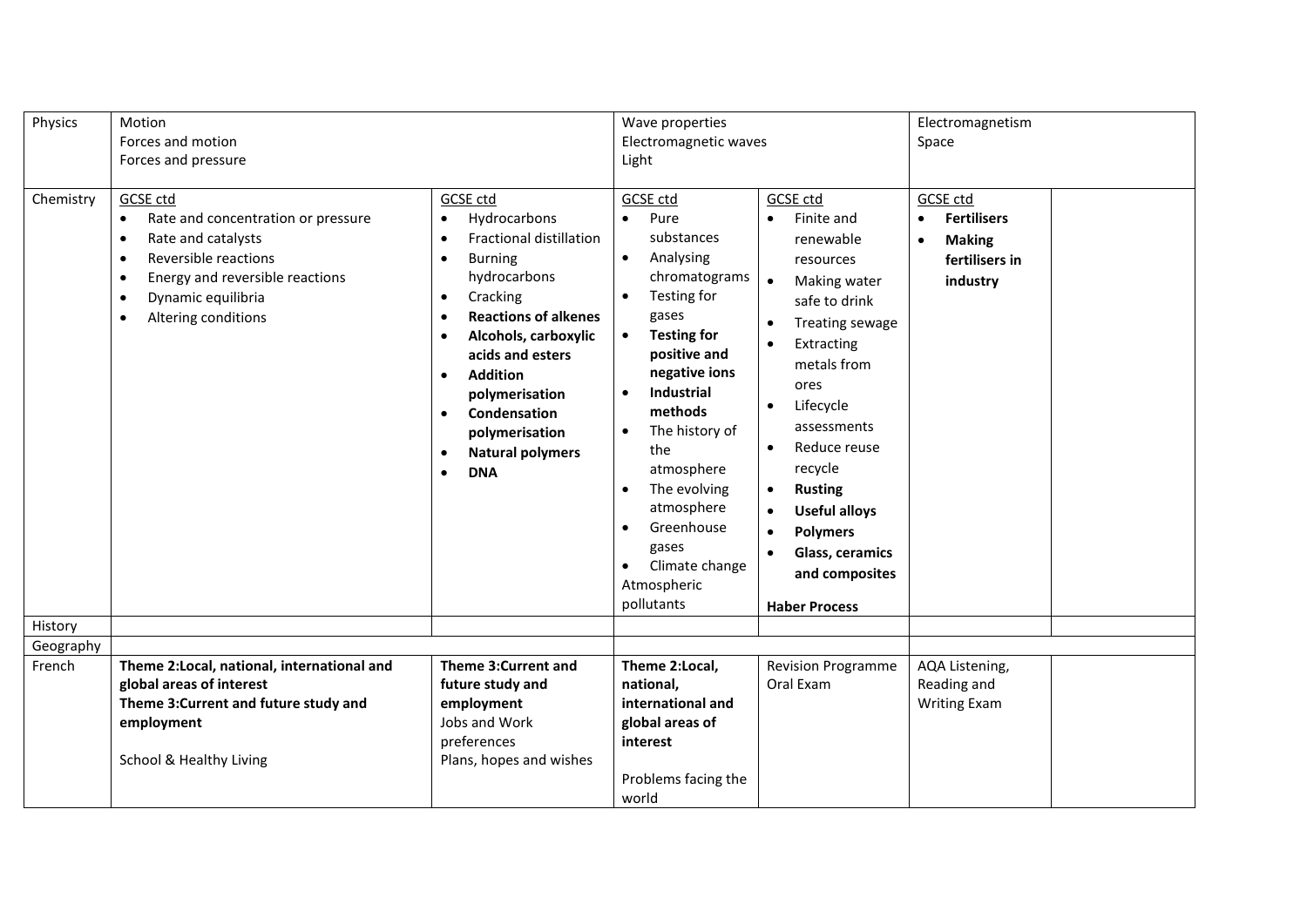|            |                                                                                                                                                                                                                                     |                               | Protecting the                                                                                                                                                                                                                                                                                                                                             |                          |                        |                     |
|------------|-------------------------------------------------------------------------------------------------------------------------------------------------------------------------------------------------------------------------------------|-------------------------------|------------------------------------------------------------------------------------------------------------------------------------------------------------------------------------------------------------------------------------------------------------------------------------------------------------------------------------------------------------|--------------------------|------------------------|---------------------|
|            |                                                                                                                                                                                                                                     |                               | environment                                                                                                                                                                                                                                                                                                                                                |                          |                        |                     |
| Spanish    | Talking about a special occasion music festival.                                                                                                                                                                                    | Work experience and           | The environment,                                                                                                                                                                                                                                                                                                                                           | Speaking exam            | <b>GCSE</b> speaking   | Talking about a     |
|            | Talking about food.                                                                                                                                                                                                                 | describing a job, including   | global issues.                                                                                                                                                                                                                                                                                                                                             | focus.                   | exam in May            | special occasion    |
|            | Exam techniques                                                                                                                                                                                                                     | their ideal job. Talking      | Combining 3 tenses.                                                                                                                                                                                                                                                                                                                                        | <b>Revision booklets</b> |                        | music festival.     |
|            |                                                                                                                                                                                                                                     | about a gap year.             | Exam techniques.                                                                                                                                                                                                                                                                                                                                           | Past papers              |                        | Talking about food. |
|            |                                                                                                                                                                                                                                     | Future and conditional        |                                                                                                                                                                                                                                                                                                                                                            |                          |                        | Exam techniques     |
|            |                                                                                                                                                                                                                                     | tenses combined.              |                                                                                                                                                                                                                                                                                                                                                            |                          |                        |                     |
|            |                                                                                                                                                                                                                                     | Mock exam feedback and        |                                                                                                                                                                                                                                                                                                                                                            |                          |                        |                     |
|            |                                                                                                                                                                                                                                     | target setting.               |                                                                                                                                                                                                                                                                                                                                                            |                          |                        |                     |
|            |                                                                                                                                                                                                                                     | <b>Revision booklets</b>      |                                                                                                                                                                                                                                                                                                                                                            |                          |                        |                     |
| PE         | <b>Component 4- Personal Exercise Programme</b>                                                                                                                                                                                     |                               | Paper 1- Physical training                                                                                                                                                                                                                                                                                                                                 |                          | Revision and exams     |                     |
|            | Paper 1- Applied anatomy and Physiology                                                                                                                                                                                             |                               | 3.4 The long-term effects of exercise<br>3.5 How to optimise training and prevent<br>injury                                                                                                                                                                                                                                                                |                          |                        |                     |
|            | 1.1 The structure and functions of the musculoskeletal system                                                                                                                                                                       |                               |                                                                                                                                                                                                                                                                                                                                                            |                          |                        |                     |
|            | 1.2 The structure and functions of the cardiorespiratory system                                                                                                                                                                     |                               |                                                                                                                                                                                                                                                                                                                                                            |                          |                        |                     |
|            | 1.3 Anaerobic and aerobic exercise<br>1.4 The short- and long- term effects of exercise<br>4.1 Use of data<br>Practical activities- Netball, badminton and athletics and any other further<br>activities to be individually covered |                               | Paper 2- Socio-cultural influences<br>3.1 Engagement patterns of different social<br>groups in physical activity and sport<br>3.2 Commercialisation of physical activity<br>and sport<br>3.3 Ethical and socio-cultural issues in<br>physical activity and sport<br>4.1 Use of data<br>Practical activities- full preparation for<br>practical examination |                          |                        |                     |
|            |                                                                                                                                                                                                                                     |                               |                                                                                                                                                                                                                                                                                                                                                            |                          |                        |                     |
|            |                                                                                                                                                                                                                                     |                               |                                                                                                                                                                                                                                                                                                                                                            |                          |                        |                     |
|            |                                                                                                                                                                                                                                     |                               |                                                                                                                                                                                                                                                                                                                                                            |                          |                        |                     |
|            |                                                                                                                                                                                                                                     |                               |                                                                                                                                                                                                                                                                                                                                                            |                          |                        |                     |
|            |                                                                                                                                                                                                                                     |                               |                                                                                                                                                                                                                                                                                                                                                            |                          |                        |                     |
|            |                                                                                                                                                                                                                                     |                               |                                                                                                                                                                                                                                                                                                                                                            |                          |                        |                     |
|            |                                                                                                                                                                                                                                     |                               |                                                                                                                                                                                                                                                                                                                                                            |                          |                        |                     |
|            |                                                                                                                                                                                                                                     |                               |                                                                                                                                                                                                                                                                                                                                                            |                          |                        |                     |
|            |                                                                                                                                                                                                                                     |                               |                                                                                                                                                                                                                                                                                                                                                            |                          |                        |                     |
| Music      |                                                                                                                                                                                                                                     |                               |                                                                                                                                                                                                                                                                                                                                                            |                          |                        |                     |
| DT         |                                                                                                                                                                                                                                     |                               |                                                                                                                                                                                                                                                                                                                                                            |                          |                        |                     |
| Food       |                                                                                                                                                                                                                                     |                               |                                                                                                                                                                                                                                                                                                                                                            |                          |                        |                     |
| Art        |                                                                                                                                                                                                                                     |                               |                                                                                                                                                                                                                                                                                                                                                            |                          |                        |                     |
| Drama      | Component 3 - Script                                                                                                                                                                                                                | Component 3 - Script          | Revise Component                                                                                                                                                                                                                                                                                                                                           | Revise Component 1       | Component 1 Live       | Component 3 -       |
|            |                                                                                                                                                                                                                                     |                               | 1 (Sec A&B)                                                                                                                                                                                                                                                                                                                                                | (Sec A&B) Noughts        | Theatre                | Script              |
|            |                                                                                                                                                                                                                                     |                               | Noughts & Crosses                                                                                                                                                                                                                                                                                                                                          | and Crosses              |                        |                     |
| <b>HSC</b> | Component 3 Health and Wellbeing.                                                                                                                                                                                                   | <b>Health and Social Care</b> | Component 2A                                                                                                                                                                                                                                                                                                                                               | Component 2B             | <b>External</b>        | N/A                 |
|            | Factors that affect health and wellbeing.                                                                                                                                                                                           | Services and Values.          | coursework.                                                                                                                                                                                                                                                                                                                                                | coursework.              | <b>Examination for</b> |                     |
|            | Interpreting health indicators.                                                                                                                                                                                                     | Understand the different      | Demonstrating care                                                                                                                                                                                                                                                                                                                                         | Component 3              | Component 3.           |                     |
|            |                                                                                                                                                                                                                                     | types of services and         | values and                                                                                                                                                                                                                                                                                                                                                 | person-centred           |                        |                     |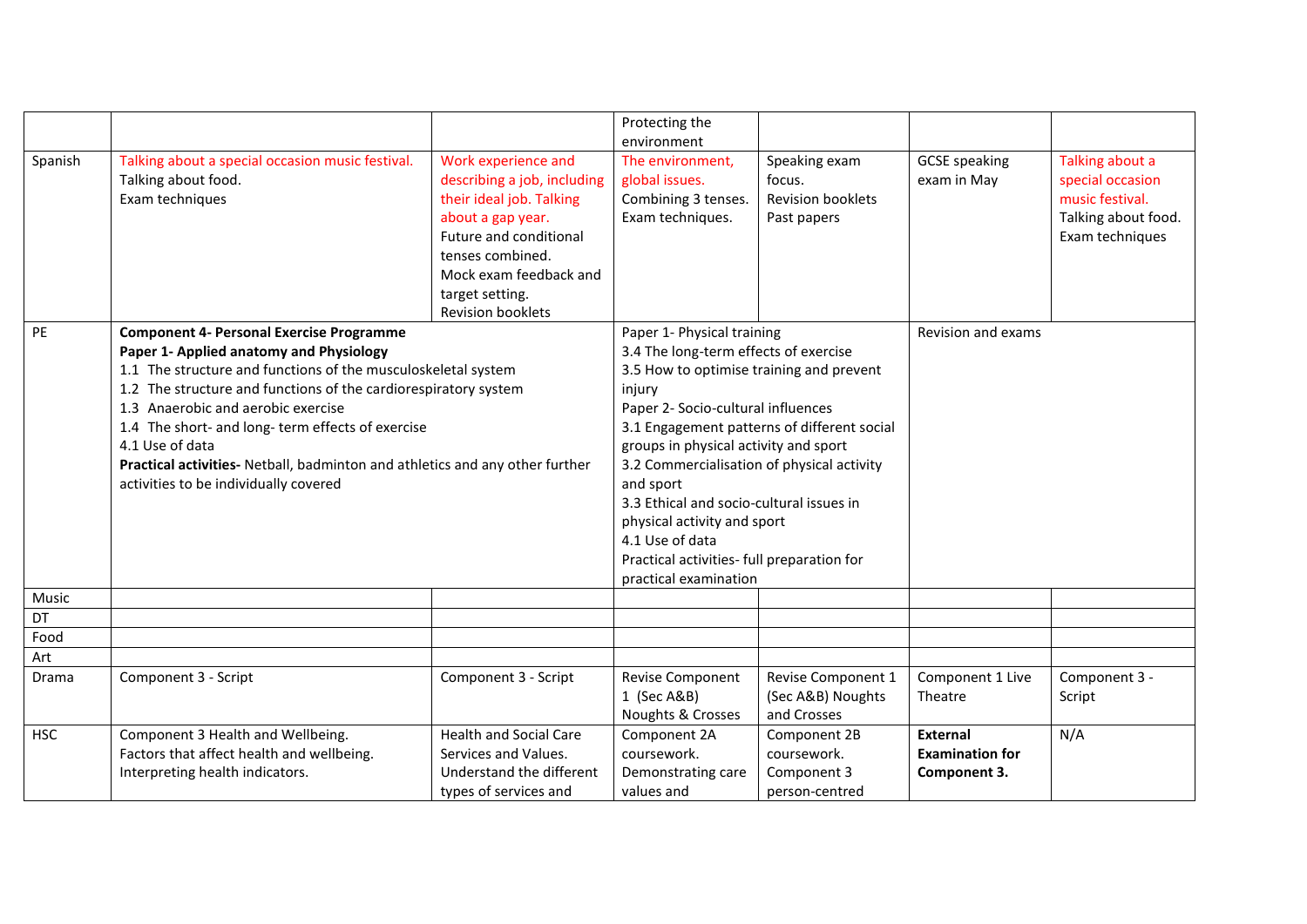|                 |                                                  | barriers to accessing            | reviewing own              | health and wellbeing       |                            |                           |
|-----------------|--------------------------------------------------|----------------------------------|----------------------------|----------------------------|----------------------------|---------------------------|
|                 |                                                  | them.                            | practice.                  | improvement plans.         |                            |                           |
|                 |                                                  | Component 2A                     | Component 2B               | Revision for               |                            |                           |
|                 |                                                  | coursework.                      | coursework.                | Component 3                |                            |                           |
|                 |                                                  |                                  |                            | examination.               |                            |                           |
| <b>Business</b> | Planning for and Pitching an Enterprise Activity | Planning for and Pitching        | Planning for and           | Planning for and           | Planning for and           |                           |
|                 |                                                  | an Enterprise Activity /         | Pitching an                | Pitching an                | Pitching an                |                           |
|                 |                                                  | Promotion and Finance            | <b>Enterprise Activity</b> | <b>Enterprise Activity</b> | <b>Enterprise Activity</b> |                           |
|                 |                                                  | for Enterprise                   |                            |                            |                            |                           |
| IT              | <b>BTEC Digital Award</b>                        | <b>BTEC Digital Award</b>        | <b>BTEC Digital Award</b>  | <b>BTEC Digital Award</b>  | <b>BTEC Digital Award</b>  | <b>BTEC Digital Award</b> |
|                 | Component 2                                      | Component 3                      | Component 3                | Component 2                | Component 2                | Component 2               |
|                 | Collecting, Presenting and Interpreting Data     | <b>Effective Digital Working</b> | <b>Effective Digital</b>   | Collecting,                | Collecting,                | Completion of             |
|                 | (Coursework)                                     | <b>Practices Examination</b>     | <b>Working Practices</b>   | Presenting and             | Presenting and             | component 2               |
|                 |                                                  |                                  | Examination                | <b>Interpreting Data</b>   | <b>Interpreting Data</b>   | coursework                |
|                 | <b>Assignment 1</b>                              |                                  |                            | (Coursework)               | (Coursework)               |                           |
|                 | Impact of using data on individuals and          | <b>SKILLS AND KNOWLEDGE</b>      | (Exam Feb 2020)            |                            |                            | Component 3               |
|                 | organisations. LLA                               | Review of Learning Aims          | Revision of                | <b>Assignment 2</b>        | <b>Assignment 3</b>        | <b>Effective Digital</b>  |
|                 |                                                  | A & B                            | Component 3                | Create a dashboard         | Draw conclusions           | <b>Working Practices</b>  |
|                 |                                                  | Teaching of Learning Aim         | Review of Learning         | for using data using       | and review data            | (Exam resit May 20)       |
|                 |                                                  | C/D                              | Aims                       | manipulation tools         | presentation               | Review of Learning        |
|                 |                                                  | <b>Ethical/Legal Practices</b>   | A, B, C, D                 | <b>LLB</b>                 | methods LLC                | Aims                      |
|                 |                                                  | Data Flow Diagrams               |                            |                            |                            | A, B, C, D                |
|                 | <b>Computer Science</b>                          |                                  |                            |                            |                            |                           |
|                 | Controlled assessment                            |                                  |                            |                            |                            | <b>Computer Science</b>   |
|                 | preparation/skills/knowledge                     | <b>Computer Science</b>          | <b>Computer Science</b>    | <b>Computer Science</b>    | <b>Computer Science</b>    | Component 1/2             |
|                 | 2.2 Programming.                                 | <b>Controlled Assessment</b>     | Controlled                 | Controlled                 | Component 1/2              | revision                  |
|                 |                                                  | preparation                      | Assessment 20hrs           | <b>Assessment 20hrs</b>    | revision                   |                           |
|                 |                                                  | 2.2 Programming.                 | total                      | completion.                |                            | Examination               |
|                 |                                                  |                                  | 2.6 Data                   | 2.6 Data                   |                            | Component 1-              |
|                 |                                                  |                                  | representation             | representation             |                            | 6/2021                    |
|                 |                                                  |                                  | Component 1/2              | Component 1/2              |                            | Component 2-              |
|                 | <b>FUNCTIONAL SKILLS</b>                         |                                  | revision                   | revision                   |                            | 6/2021                    |
|                 | Revisit skills following summer holiday break.   |                                  |                            |                            |                            |                           |
|                 |                                                  | <b>FUNCTIONAL SKILLS</b>         |                            | <b>FUNCTIONAL SKILLS</b>   | <b>FUNCTIONAL</b>          |                           |
|                 |                                                  | LA TO ASSESS                     |                            | LA TO ASSESS               | <b>SKILLS</b>              |                           |
|                 |                                                  | INTERNALLY                       |                            | INTERNALLY                 |                            |                           |